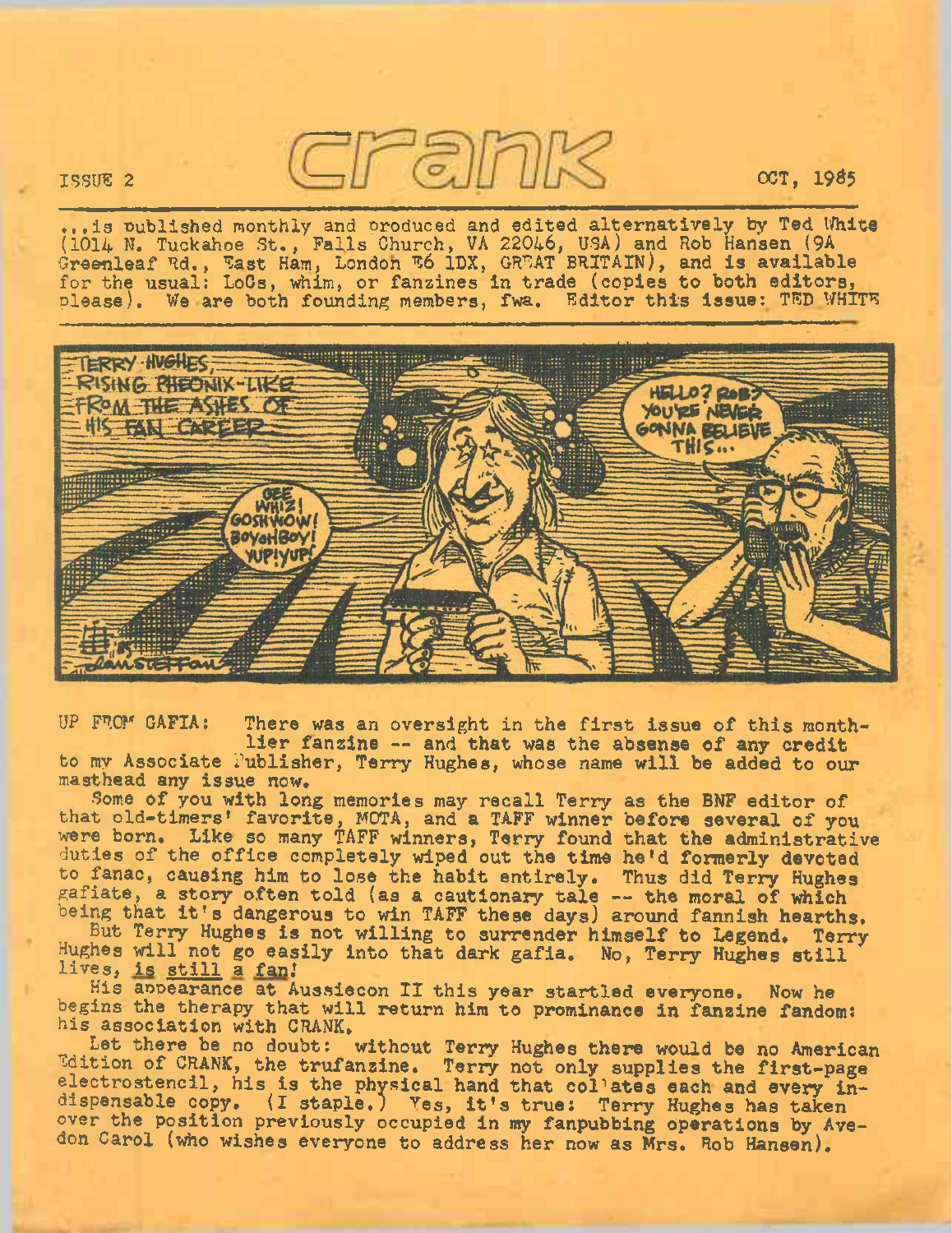I asked Terry how he felt about this new role. "How do you feel about taking over Avedon's position?" I asked him.

''Does this mean I'll start getting Express Mail from Puerto Rico?" Terry wanted to know. "I have to tell you, Ted, that this will be purely platonic."

I put my hand on his knee and assured him that I understood. - tw

## CONGRATULATIONS HUGOWINNRR said the computer-generated banner hanging over'the bar, and it said it in Olde English,

but of Langford Himself there was no sign. We were at September's One Tun gathering and, having pushed through the large crowd of Hitchhiker fans cavorting outside the pub, Avedon and I were dismayed to discover we were almost the first of the fannish fans to arrive. The Tun was as solidly packed as usual, and it was easy to think back nostalgically to the April One Tun, when the Nielsen Haydens were over on their TAFF trip, and fondly recall how much room there had been on that occasion. (''Is it always this overcrowded?" Patrick had asked. He looked puzzled when the Brits around him collapsed in helpless laughter.)

Once members of the fannish contingent began to arrive, Avedon.went off to talk with the Pickersgills while I began handing out copies of the first CRANK. As I did this I was surprised to notice Greg Pickersgill grinning hugely at one and all. Since Greg is not much given to grinning hugely in these days of Margaret Thatcher and Guinness at more than L1 a pint, it would have been hard not to notice.

"What's up with Greg?" I asked Avedon as an undercurrent in the swirl of the crowd brought her close.

"He's got shingles," she replied, before being carried away again. Malcolm Rdwards washed up next to me and informed me that he and Chris had Langford's Hugo in the boot of their car, and we. both wondered aloud what had happened to him. What with the banner and the award itself ready and waiting, it would be a shame if Dave didn't show. With a casual motion that showed all the signs of being an acquired reflex, Malcolm deftly lifted his pint clear of the flailing elbows of Rob Holdstock who was over-excitedly articulating some point or other -- and told me about his time in Australia.

As the evening wore on and more and yet more fannish fans turned up, I ran out of CRANKs. There were more at home, of course, but I was annoyed at having underestimated the number I'd needed to bring along. At this point Avedon drifted by again, so I quizzed her further...:

''Why should shingles have cheered Greg up so much?"

''Well, they're pretty painful, you see..." she began, but then a crowd surge carried her out through the door.

Determined to get to the bottom of this mystery, I left my safe spot at the bar and plunged into the undertow o fthe crowd myself. Which is how, as I emerged into the chill night air, I was just in time to witness The Langford Arrival.

''Where,'ve you been?" I demanded.

"Computer exhibition at Olympia, boss," he explained, and pointed to the ID card pinned on his lapel. This identified him as the representative of something called "Ansible Communications."

"There's a man inside with something for you," I told him, as I steered him into the pub.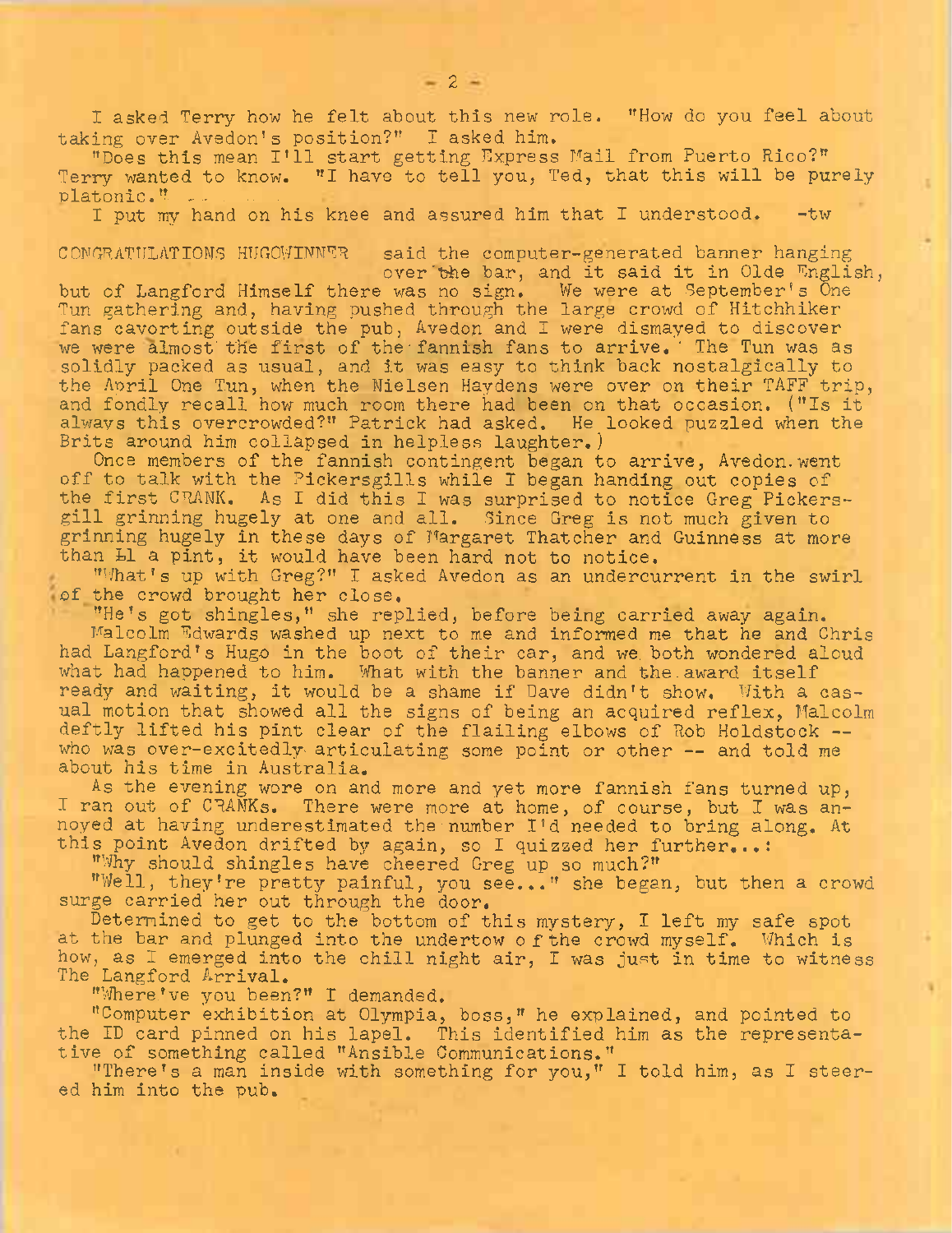Standing on a stool, waving the Hugo around like some royal sceptre, Malcolm called for silence, and -- miraculously -- the babel of voices fell to a murmur.

"The Fanwriter Hugo has finally been sent to its rightful home," he<br>d them. "Britain." told them.

The assembled multitude cheered this simple truth and applauded when Langford was handed the actual award. But when Dave mounted the stool and tried to make a short speech of thanks he discovered that Malcolm had already exceeded the short attention span of most of those present. His efforts were drowned out by the noise of interrupted conversations being resumed.

"So what is all this about Greg'<sup>s</sup> shingles?" I asked Avedon.

"0h, he'<sup>s</sup> just delighted to know that there'<sup>s</sup> actually a physical reason why he never seems able to do anything, and that it's not a flaw in his brain."

And, as it turns out, he's so delighted that he'<sup>s</sup> actually managed to overcome his lethargy and he's busy writing fanzine pieces again. Mavbe Greg ought to get shingles more often.  $-rh$ 

A NOTE FROM BOB TUCKER: "I learned by reading in CRANK for the first

time, that Langford had won a Hugo and that Britain had won the 19&7 Worldcon. Not too many fanzines find their way to me and it will be a month before the topical newszines arrive here with all that I want to know about Aussiecon, so I urge you to print as much Aussiecon news as possible, and as many trip reports as possible, because I'm starved for news. I wasn't able to attend this year, and also wasn'<sup>t</sup> able to attend Nasfic in Texas, so I'm out on the ice awaiting whatever information the fanzines bring me.

"1 yearn for the good/bad old days circa 1940-1950 when some of us who were gung-ho fan editors rushed out the convention news the very next week after we returned home. Never mind the wife and kids waiting to be kissed, never mind the dog waiting to be kicked, the stencils and mimeograph came first. We rushed to print, on twilltone."

FILE 770 is out with all the facts and figures -- and on twilltone, too — and <sup>I</sup>'ve promised any Official con- or trip-report <sup>I</sup> may write to Irwin Hirsh, but just for you, Bob -- and on twilltone, too! -- here's a few bits which won't be in the Official report ---

ACT DECISIVELY: Tour groups are rarely composed of people under fifty years of age, and rarely fannish. The tour Lee Smoire put together for some sixty people who were going to Aussiecon II had its share of retirees (several brought their parents), and met only minimal standards of fannishness (by definition: everyone was a member of Aussiecon II), a majority never having read a fanzine. A good.number were Trekkies, and loud about it. (Aboard a commercial airliner, a minority of thirty or forty amid more than a hundred mundane Australians, these loudmouths chorused; "Botany Bay??!!" after the captain had mentioned we were passing over said Bay. Apparently this is considered hilarious in Trekdom.)

My respect for Lee Smoire has been on the rise ever since she took over at the last second as hotel liason for Constellation, and I must credit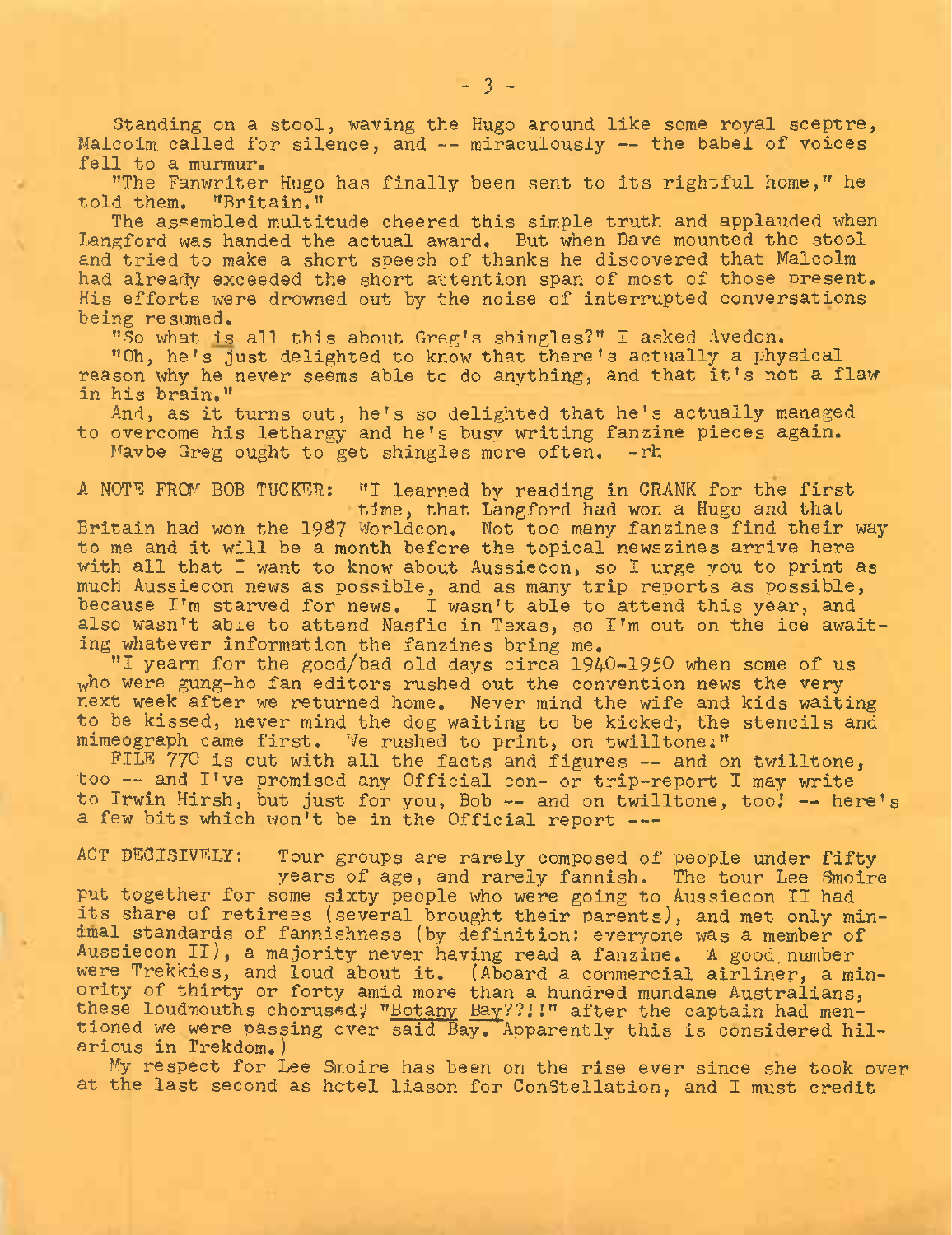her with a well-planned and well-run tour.

I was on the tour as a guest of Aussiecon II, as were the Wolfes. It seemed the obvious solution to the problem of figuring out where in Australia I might go, and in retrospect I appreciate it even'more for giving me an overview of two-thirds of Australia, with the north' island of New Zealand thrown in for good measure. Obviously any tour which spends only about two weeks in a country as big as Australia is only skimming the surface, and without question some of the staged-for-tourist events were as implicitly troubling as any staged American Indian dance, but I had a chance to sample much of the geographical diversity of the continent, and if <sup>I</sup> ever get <sup>a</sup> chance to go back, I'll have some ideas of my own about where to travel.

But I appreciate the tour most for the opportunity it gave me to get to know Bill and Mary Burns.

It'<sup>s</sup> odd how fans can coexist for years in the same fandom without meeting. Bill and Mary have been fans for more than fifteen years, but I met 'them for the first time this spring, at Lunacon. Until then, they were names in the colophon of ANSIBLE ("U.S.Agents"), fans whom my friends in New York mentioned occasionally, people who gave parties attended by everyone I knew but me....

They are a fascinatingly transatlantic couple. Mary has picked up the inflection and locution, if not the .full accent, of a Brit, while Bill'<sup>s</sup> accent has been flattened by his proximity to New York City. They seem to have that certain sixth-sense common to some married couples: an instinct which allows them to divide without prior discussion to deal with complex situations, each taking a task complementary to the other's. During the tour this often meant that one would get a seat for them both on a bus, in a restaurant, or a place in line somewhere, while the other saw to luggage or handled another task.

This was important on the tour, where daliance or delay might mean getting traoped among the more obnoxious tour-members, a bad seat on a speedboat, or worse.

Early on, Bill assessed the group dynamics of the tour group -- the way certain members of the group milled aimlessly (while others were making moves on the few attractive and unattached women in the group), or, like one whom we dubbed Fat Cathy, would manage to block everyone getting off of or onto- a tour bus while she fumbled with the excess of luggage she carried on her day-tours, constantly mumbling, "Sorry...I'm sorry..." in a helpless fashion.

"You've got to Act Decisively," Bill said, and this became our watchword. When the World War <sup>2</sup> Army-surplus "Duck" — an amphibious vehicle -- was ready for the first of us to board it, Bill, Mary and I found our ways to the bench-seats directly behind the driver, who grinningly took us into the rain-forest jungle of the Atherton Tablelands, and drove us full-tilt into a muddy lake populated by. a pet eel.

When, in Alice Springs, we took a camel-back tour to a desert winery (which supplied surprisingly good wines), and the party was mounted first at the rear of the camel-train, we positioned ourselves to be mounted on the lead camels where we could talk to the guide/driver. Suss the situation, and then Act Decisively. It worked.

Bill wears a watch-calculator, but -- like most intelligent users of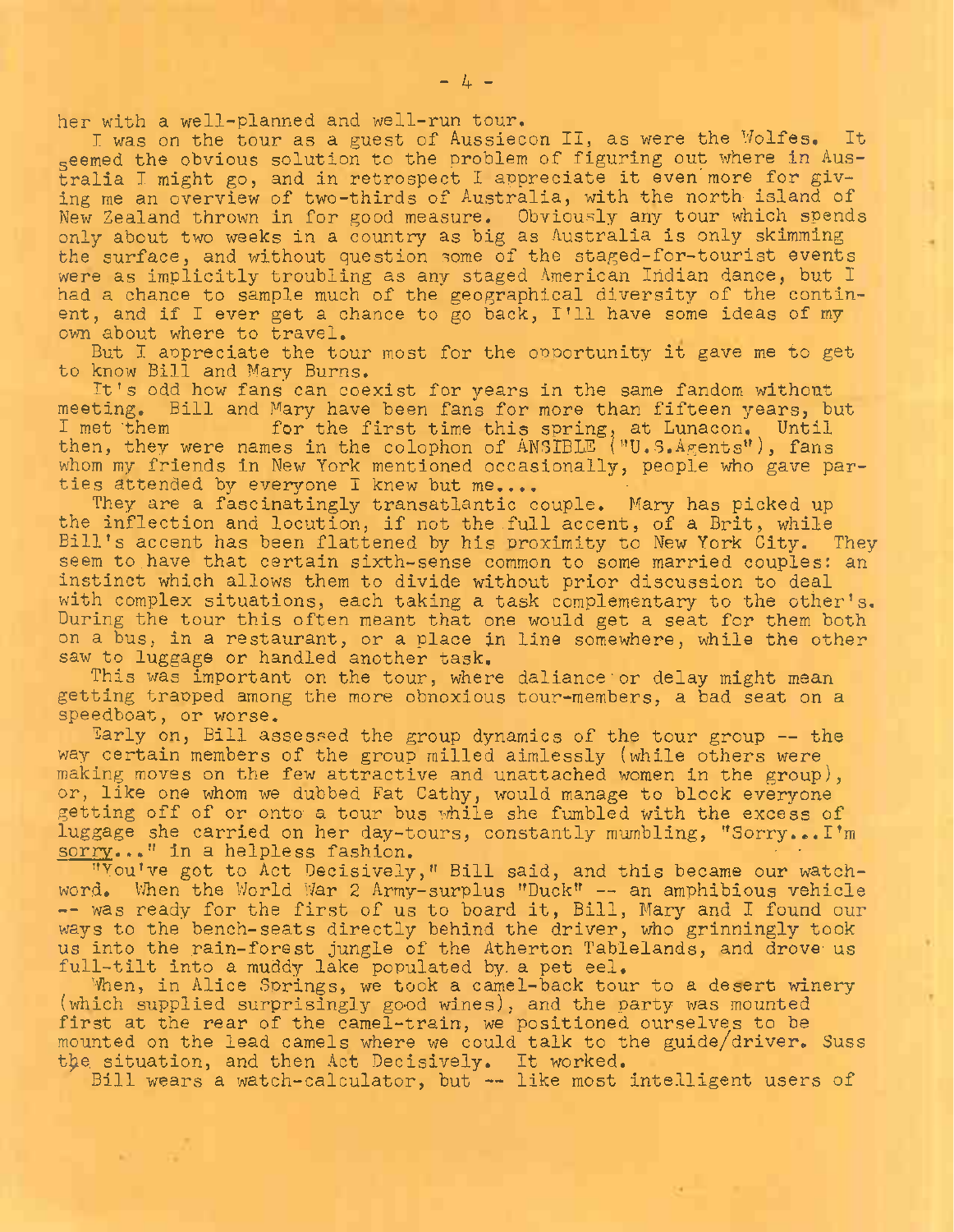such devices -- he doesn't fully trust it. That is, he is aware of common problems, like accidentally hitting the wrong button, misplacing the decimal-point, or a malfunction from a run-down battery. So he does the calculation first in his head, to at least a close approximation -- so that he can be reasonably sure his calculator has given him the correct answer. Bill carries about in his head lots of conversation tables. Bill carries about in his head lots of conversation tables. He knows the conversation formulas for translating Celsius to Fahrenheit, kilometers to miles, and all the various currancies into each other (in our case, US dollars into NZ dollars into Oz dollars....), and could be relied upon for instant conversions whenever needed.

In Cairnes we found a tropical town that rolled up-its sidewalks at 5:30 in the afternoon (or about half an hour before sunset). But Cairnes has very wide streets — two or three wide lanes in each direction, divided by a wide median-strip which is occupied either by palm trees or parking spaces -- but only a small handful of traffic lights and no stop signs. The vast majority of the intersections were totally uncontrolled. When we queried our tour-bus driver there, he shrugged and said they didn't need stop signs or traffic lights. Of course, he was driving'a vehicle at least three times bigger than a car. But he was right, and the reason was simple: very little traffic. It was possible to stroll across nearly any street without worrying about cars. And no wonder: there was no reason for traffic with everything closed after 5:30 except the restaurants and the video-rental shops.

As we wandered on foot one evening in search of an elusive restaurant (which turned out to be miles away)  $\overline{I}$  noticed a curious thing:

Each time we crossed a street, I glanced first to my right, and then to my left, for oncoming traffic, visible in the dusk by headlights. Often I'd see *a* car midway down the-block, coming towards us. Or perhaps it would be further away. I'<sup>d</sup> start across the street and before I'<sup>d</sup> reached the center-median the car I'<sup>d</sup> seen would turn off, either onto a side street or into a parking spot in the middle of the block. At first I thought this was mere coincidence.

It wasn't easy for an American to cross these streets. Unlike any street I've seen in Britain, these were wide, American, Californian, in their obscenely luxurious waste of space. But they observe British traffic rules: the cars all come down the wrong side of the street at you, in the wrong direction. It took t-me for me to build up new reflexes, but by the time we'd reached Cairnes (in the second week of the tour), I could hear Bill's voice in my head, calling out "Look right!" each time I was about to step off a curb.

But here, in Cairnes, I had only to look at an oncoming car to force it to turn off. If I started across a street and Bill or Mary called out, "Ted!" I had only to wave my hand nonchalantly and continue. Invariably, every time, the oncoming car turned or stopped well before reaching us.

This happened every time we crossed a street. It did not happen if Bill or Mary crossed without me. It always happened when I crossed.

"This is an awesome power you have, Ted," Mary told me.

"Yes," I said, ''but I have to learn to harness it for the good of mankind."

"It's either that or watch our way of life be destroyed," Bill agreed.

 $-5 -$ 

-tw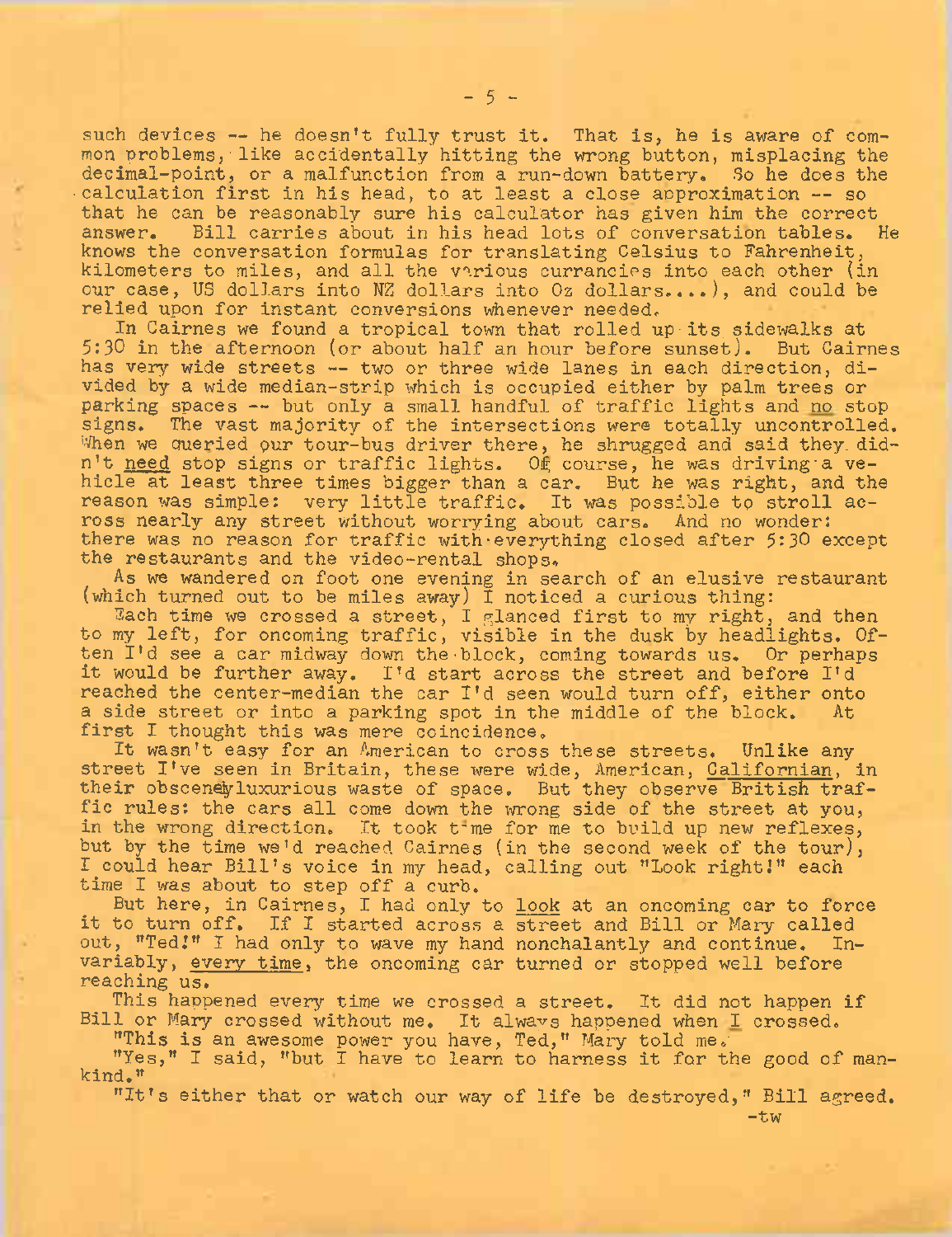JACQUELINE LICHTENBERG has long held a special place in the affections of British fandom and recently a proof copy of

her new book -- called Farfetch, I kid you not -- has come into my possession. As a special service to you from CRANK, the fanzine that cares, here is the book's moving dedication, written with Ms. Lichtenberg's unique panache:

"To Tom Baker, who portrayed the Fourth Dr. Who and reawakened my sense of wonder by juxtaposing depth of understanding of the universe with joie de vivre. He has given me new aspirations, new definitions of the art of drama, creating, among many things, this series of books. May each reader of this book say a special blessing for this man. May each writer among you aspire, as I do, to create a part that could be played only by Tom Baker." create a part that could be played only by Tom Baker."

ART WIDNER showed up at Aussiecon looking more than a trifle worse for the wear. Missing several front teeth and sporting the reminents of a shiner, Art explained that it had all happened to him on Tahiti.

"I was spending a week there, you know, on the trip here. So I rented a bicycle and I was riding it down this flat empty road, just sailing along, enjoying the ride, and then -- suddenly -- there I was in the ditch, spitting out blood and teeth." Aoparently the front fork of the bike failed, pitching Art without warning head over heels.

"It shook me up," Art said, shaking his head at the memory. "I couldn't think clearly. I just wanted to get back to where they speak English, so I did a foolish thing. I checked out of my room a day early and went straight to the airport. Then I sat in the airport for thirty hours wondering what I was doing there." Consequently, he didn't look too steady the first day of the con, but by convention's end Art was looking better. Hope it's all behind you now, Art. - tw

TAFF NOTES: Although the nominating period for the next UK to US TAFF race doesn't formally open until November, a number of people have already declared their intention to stand as candidates for the trip to next year's Worldcon in Atlanta. The first to declare was fannish sex-symbol Simon Ounsley, erstwhile editor of STILL IT MOVES and one of the suaver members of the Leeds SF Group. Though recently somewhat out of things due to illness, Simon would be a prime contender for the honour at any time. Next to declare -- to the astonished surprise of many -- was Greg Pickersgill. The former enfant terrible had originally planned to have as nominators British residents of North American birth, and North American residents of British birth, but this plan has given way in the face of other considerations. But if nothing else Greg's platform promises to be at least as interesting as that of D. West last year.

The most recent to throw her hat (complete with corks) into the ring is Judith Hanna, who'<sup>s</sup> been very much a feature of London fandom in the last few years. The elfin Ms. Hanna hails from an area where the men are men and the sheep are worried, which may help explain why she married British fandom's answer to Rambo, Joseph Nicholas.

I'm tempted to delve further into the merits of.these candidates, but,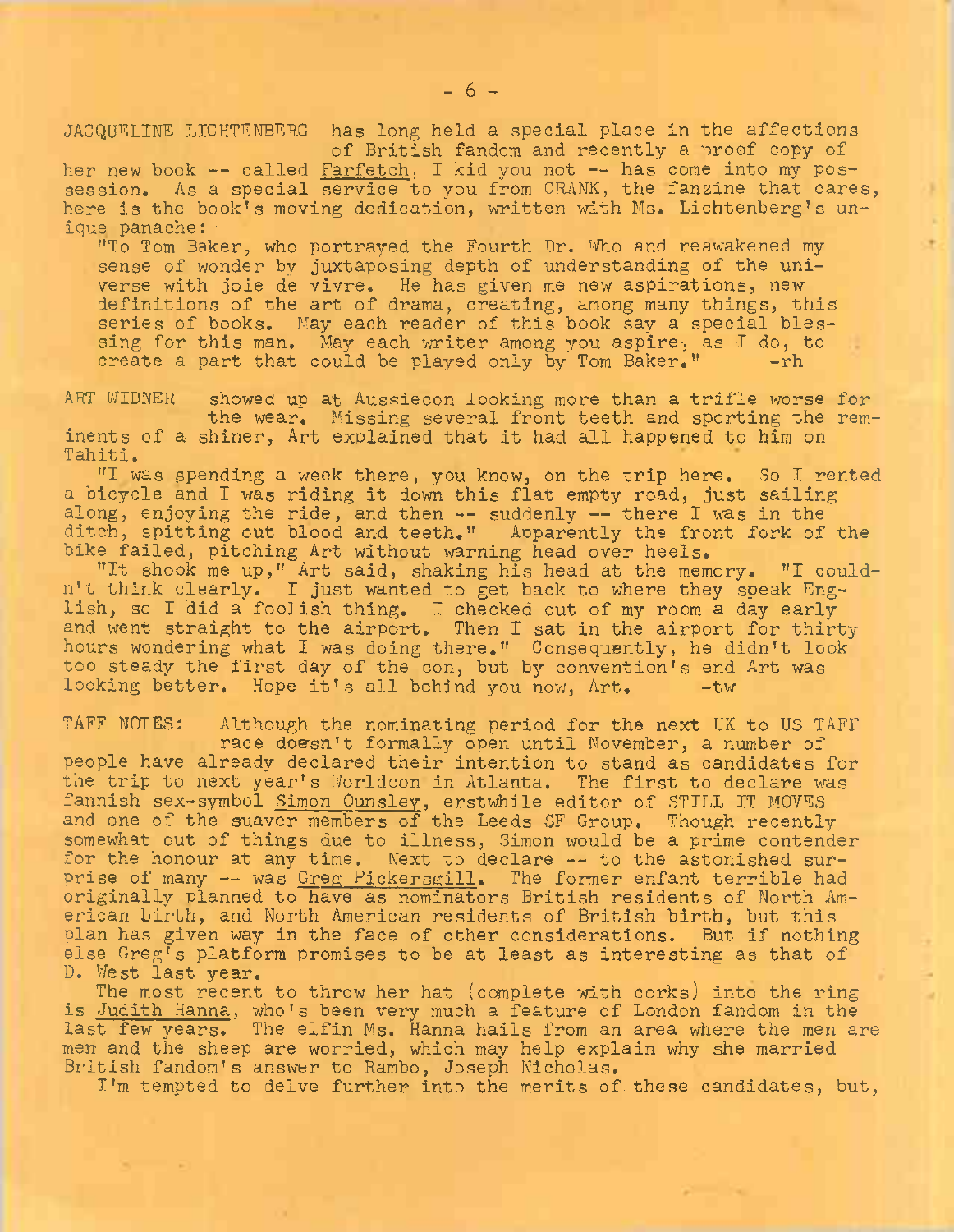given the trouble recent TAFF administrators have found themselves in for comments even more tongue-in-cheek than these, perhaps I'd better not. - rh

((Since one half of CRANK's Editorial Board is required by his duties as British TAFF Administrator to remain neutral, and the other half -- me -- would be delighted if any of the above-named candidates won, CRANK will not officially support any of the them, but wishes them all good luck.-tw)

A NOTE FROM MAL ASHWORTH: "I hear Greg has shingles and a notion of

standing for TAFF. Well, I can understand that. I seem to recall that 'shingles does make you pretty suicidal. It seems to have possibilities for introducing a little novelty into the contest. Rather than 'choose your candidate,' it could be on a 'choose your ailment' basis, with spaces on the voting form labelled:

Shingles .......... Glandular Fever .........

and so on, instead of names. It's ideas like this that make me so popular wherefer I go...."

u. *r*

GOSSIP: Freed for a week by his wife (who disapproves of fandom) taking a vacation, Arthur ("ATom") Thomson has been more in evidence at fannish gatherings of late than is usual. During a recent trip to the south coast to visit a large second-hand bookshop housed in an old church (where Avedon bought a copy of Secret of the Marauder Satellite by a pseudononymous hack writing as "Ted White") he showed us the hotel to which he is dragged off on every Easter, and explained mournfully that this is why he can never attend an Eastercon. However, he will be at Novacon in a few weeks, the first convention he's attended in twenty years!

"I felt I owed it to my public to put in an appearance," the diminutive Mr. Thomson told a reporter from CRANK, "and also my wife said that I could."

Speculation that ATom would, as in days of yore, share a room with Chuch Harris and register as "Mrs. Harris" was apparently quashed when, at a recent KTF meeting, this man who has proven himself handy with Abi Frost'<sup>s</sup> bra-strap made it clear that he intends to share Pam Wells' sleeping bag. We shall bring you more on this man'<sup>s</sup> delusions as they develop. -rh

A NOTE FROM CHUCH HARRIS: "Teresa thinks I am a veritable mine of useless information (but loveable), and how

strange that I was actually talking this very week to another aged codger who had to flee from the kerosene fallout from the Heathrow flightpath\*. He had emphysemia, shortness of breath. The Civil Aviation Authority denies that (a) dumping of fuel takes place over any built-up area, and (b) any health hazard is involved — but if you stand in the streets at Wraysbury on a summer afternoon when the big holiday jets are taking off every 90 seconds you can smell the kerosene from their exhausts as it seeps down.

"One thing about Daventry: we may be encircled with nasty thermonuclear devices, but it'<sup>s</sup> comforting to think that our lungs, hearts and minds will be pure, pristine, and uncontaminated when the Last Trump sounds."

\*Cf "Five Days II: The Final Day" last issue